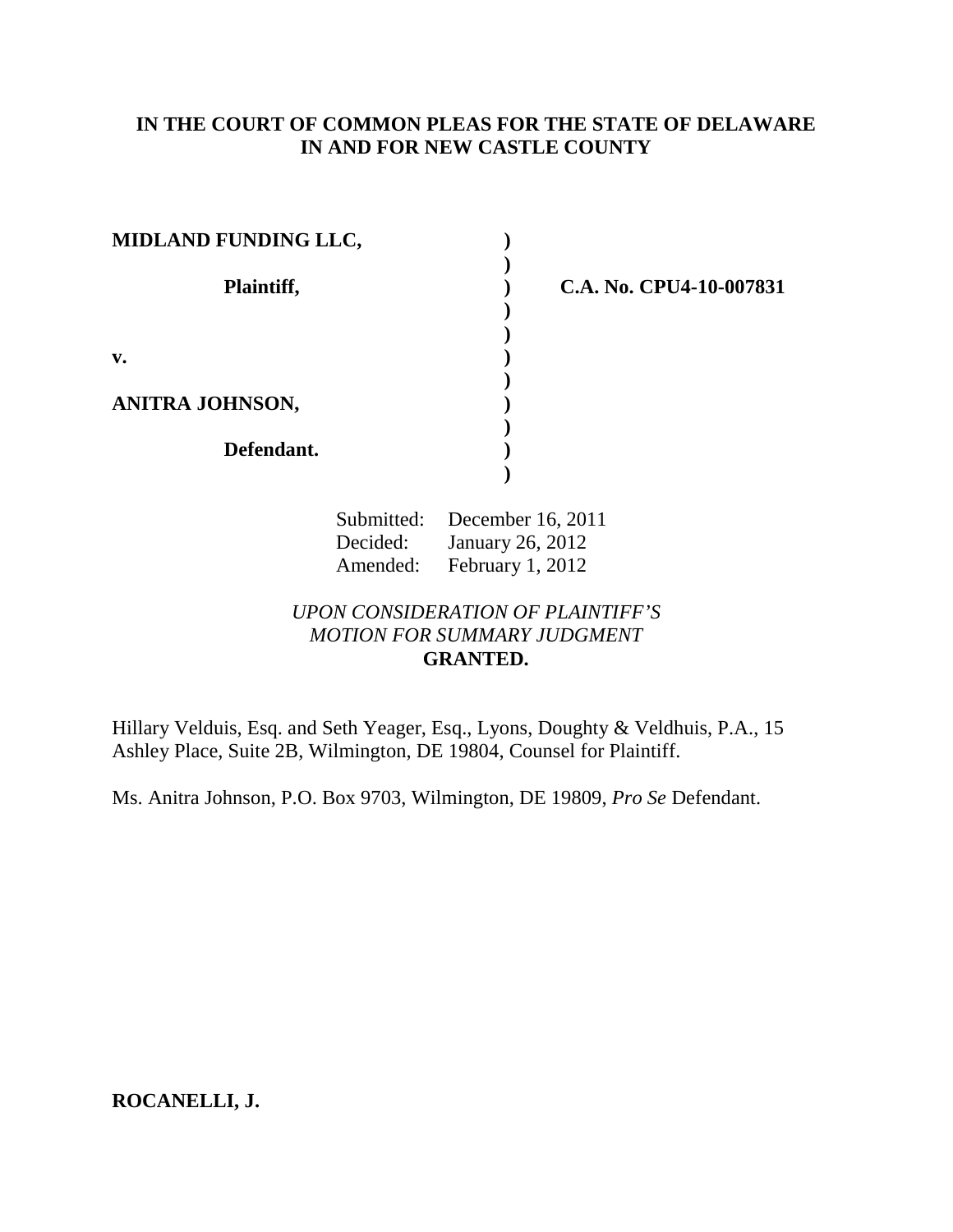#### **Introduction**

 This matter comes before the Court upon Plaintiff Midland Funding LLC's ("Plaintiff") Motion for Summary Judgment against Defendant Anitra Johnson ("Defendant") pursuant to Court of Common Pleas Civil Rule 56. The parties presented their arguments before this Court on November 4, 2011. The Court reserved decision and ordered Plaintiff to produce additional documentation within 45 days establishing chain of title of the disputed account, as well as an explanation of its billing practices*.* 

On December 16, 2011, Plaintiff filed its supplemental response to the Court's Order responsive to this Court's inquiry as to chain of title/ownership and the integrity of the billing practices. The Court reviewed both parties' submissions. No further oral argument is necessary. For the reasons set forth below, the Court finds that no genuine issue of material fact exists as to either liability or damages and, therefore, Plaintiff's Motion for Summary Judgment is hereby **GRANTED.**

#### **Facts and Procedural History**

 This is a debt collection action. On December 16, 2010, Plaintiff filed a complaint against Defendant seeking recovery of the balance owed after Defendant defaulted on a Chase MasterCard credit card account. No exhibits are appended to the Complaint. While no chain of assignment is alleged, documents submitted with Plaintiff's dispositive motion reveal that the original issuer of the credit card at the heart of this action was Washington Mutual Bank ("WaMu"). WaMu merged its banking operations with Chase in September 2008. WaMu accounts folded into Chase, with a seamless transition evidenced by the billing statements. In March 2010, Chase in turn sold Defendant's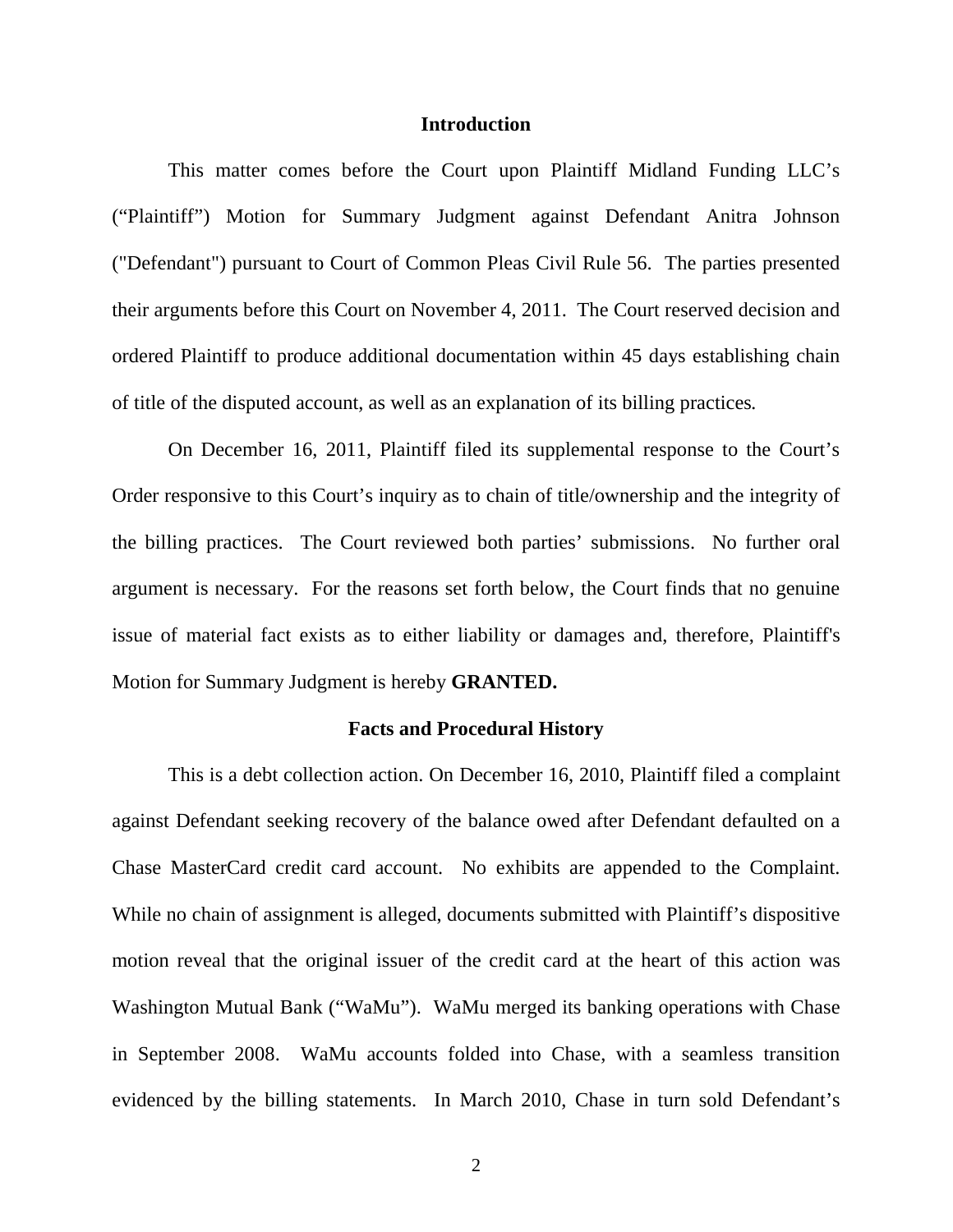account as part of a bundle of debts to a third party purchaser, Midland Funding, LLC, for collection against Defendant. Plaintiff seeks the principal balance owed, attorneys' fees, interest and costs of suit.

 On May 27, 2011, the Court granted an enlargement of time to perfect service as Defendant had moved to a new address. On June 28, 2011, Defendant was personally served.

 On July 18, 2011, Defendant filed an Answer to the Complaint. Defendant denied liability and damages. She specifically denied any contractual relationship with the Plaintiff.

 On July 27, 2011, Plaintiff propounded discovery. The docket does not reflect that Defendant responded to said discovery. No motion to compel was filed.

 On October 6, 2011, Plaintiff moved for summary judgment. On November 2, 2011, Defendant filed a response.

Both parties appeared at the hearing held November 4, 2011. Following colloquy on the Court's perceived deficiencies inherent in Plaintiff's submission, Plaintiff was ordered to produce within 45 days documents establishing chain of title/ownership of Defendant's account from WaMu to this Plaintiff. The Court further demanded an explanation as to the integrity of the billing practices as it appeared from the submitted billing statements that Chase continued to bill Defendant 13 days after Chase allegedly sold Defendant's account to Midland on March 10, 2010. The Court memorialized that verbal ruling by written order dated November 10, 2011.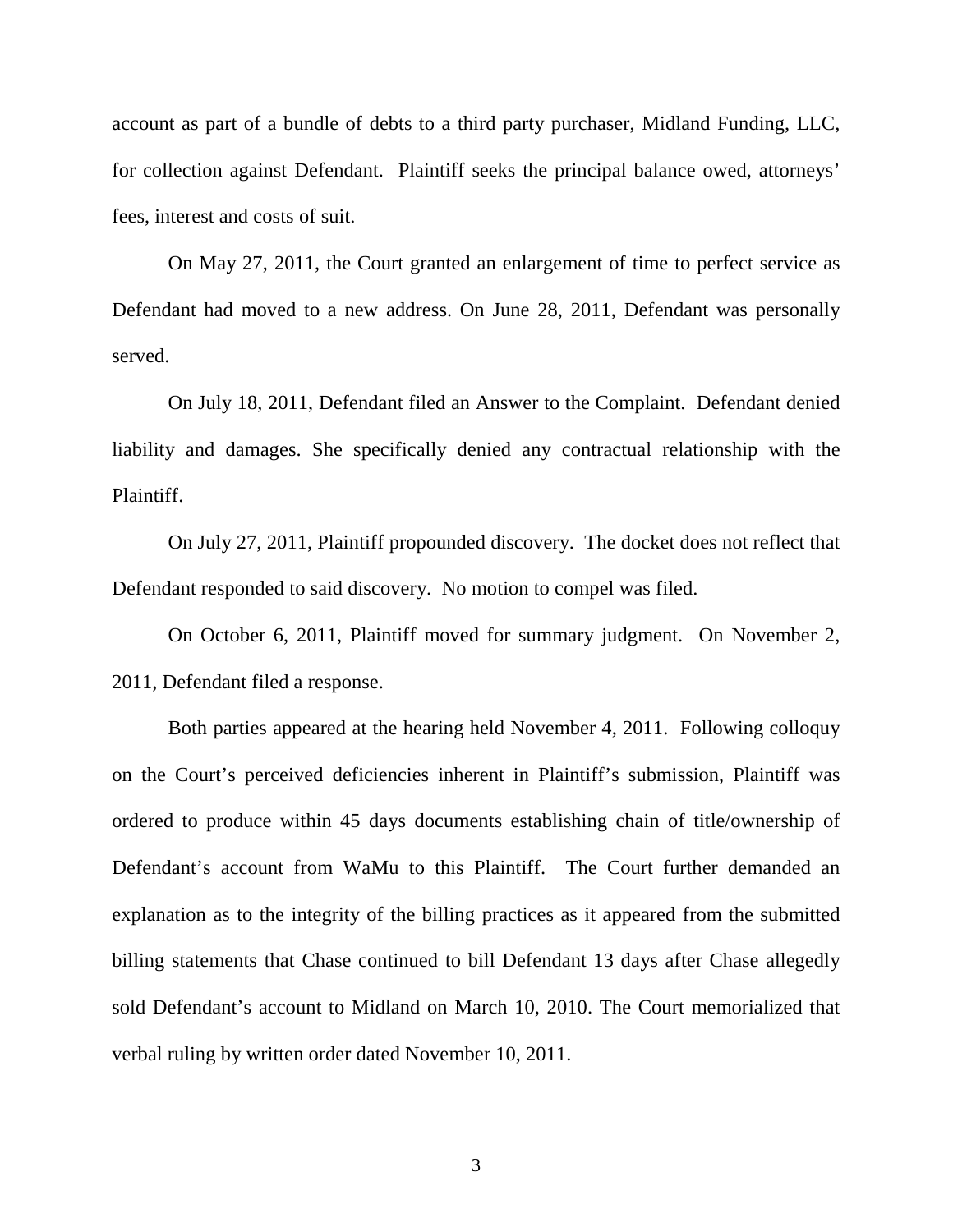By letter dated December 16, 2011, Plaintiff submitted the following documents for the Court's review: (1) a cover letter with a detailed response to the three prongs of the Court's inquiry; (2) a Federal Deposit Insurance Company ("FDIC") Press Release dated September 25, 2008 announcing the Chase acquisition of WaMu; (3) an Affidavit of Sale by the Attorney-In-Fact for Chase dated December 1, 2011 affirming that Defendant's account was sold to Plaintiff on March 10, 2010; and (4) billing statements confirming default on the account and the date Defendant's charging privileges were revoked.

While Defendant responded to the initial motion, she did not file any supplemental response to Plaintiff's December  $16<sup>th</sup>$  supplemental submission. For the record, the Court did not mandate any formal response by Defendant.

#### **Contentions of the Parties**

 Plaintiff now moves this Court for summary judgment arguing that no genuine dispute as to any material fact exists as to Defendant's liability on this debt. Plaintiff submitted documents to verify liability on the account and standing to sue. Plaintiff also tendered documents corroborating the debt alleged. Accordingly, Plaintiff contends that it is entitled to judgment as a matter of law.

 Conversely, Defendant contests the integrity and the admissibility of the affidavits, as well as the billing statements, submitted by Plaintiff in support of its motion. Defendant objects to these documents on the grounds that they constitute hearsay, and thus should not be considered by the Court absent a proper foundation. Defendant did not

4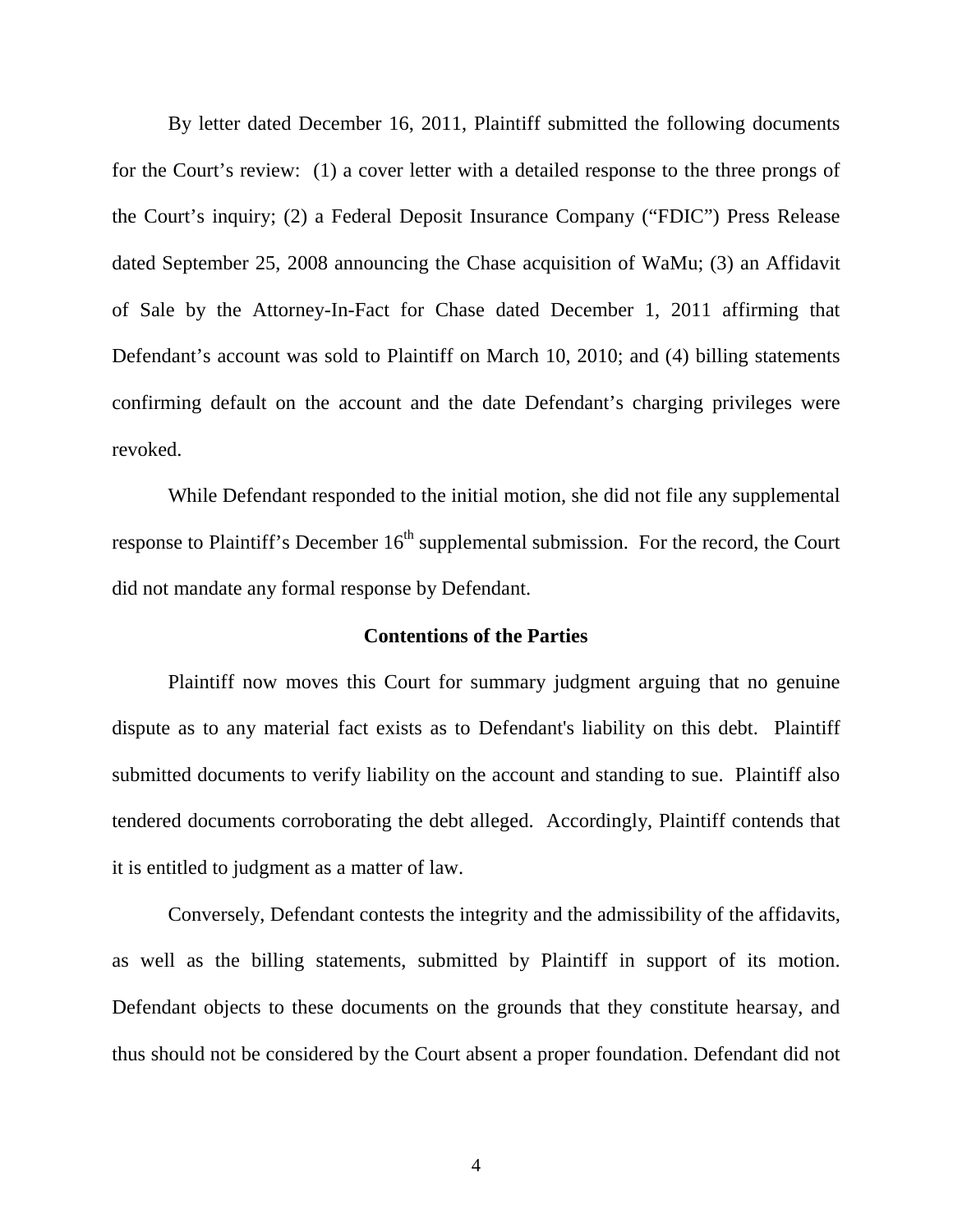file any competing affidavits or other evidence challenging the trustworthiness or propriety of the subject affidavits.

### **The Law**

 Summary judgment is appropriate where "the pleadings, depositions, answers to interrogatories, and admissions on file, together with the affidavits, if any, show that there is no genuine issue as to any material fact and that the moving party is entitled to a judgment as a matter of law."<sup>1</sup> The moving party bears the burden of meeting this exacting standard.<sup>2</sup> The Court must view the evidence in a light most favorable to the non-moving party.<sup>3</sup> If the proponent properly supports its claims, the burden shifts to the non-moving party to establish the existence of material issues of fact.<sup>4</sup> Where the moving party produces an affidavit or other evidence sufficient under the Rules of Civil Procedure, and the burden shifts, Rule 56(e) states that the non-moving party may not rest on her own pleadings, but must provide evidence showing a genuine issue of material fact for trial.<sup>5</sup> Summary judgment will be denied if, after viewing the evidence in a light most favorable to the non-moving party, there are material facts in dispute or if judgment as a matter of law is not appropriate.<sup>6</sup>

<sup>1</sup> Ct. Com. Pl. Civ. R. 56(c); *Burkhart v. Davies*, 602 A.2d 56, 59 (Del. 1991); *Moore v. Sizemore*, 405 A.2d 679, 680 (Del. 1979).

<sup>2</sup> *Celotex Corp. v. Catrett,* 477 U.S. 317, 322-23 (1986); *Moore*, 405 A.2d at 680.

<sup>3</sup> *Burkhart*, 602 A.2d at 59.

<sup>4</sup> Ct. Com. Pl. Civ. R. 56(e); *Moore*, 405 A.2d at 681.

<sup>5</sup> Ct. Com. Pl. Civ. R. 56(e); *Celotex Corp.,* 477 U.S. at 322-23.

<sup>6</sup> *Storm v. NSL Rockland Place LLC*, 898 A.2d 874, 879-80 (Del. Super. 2005).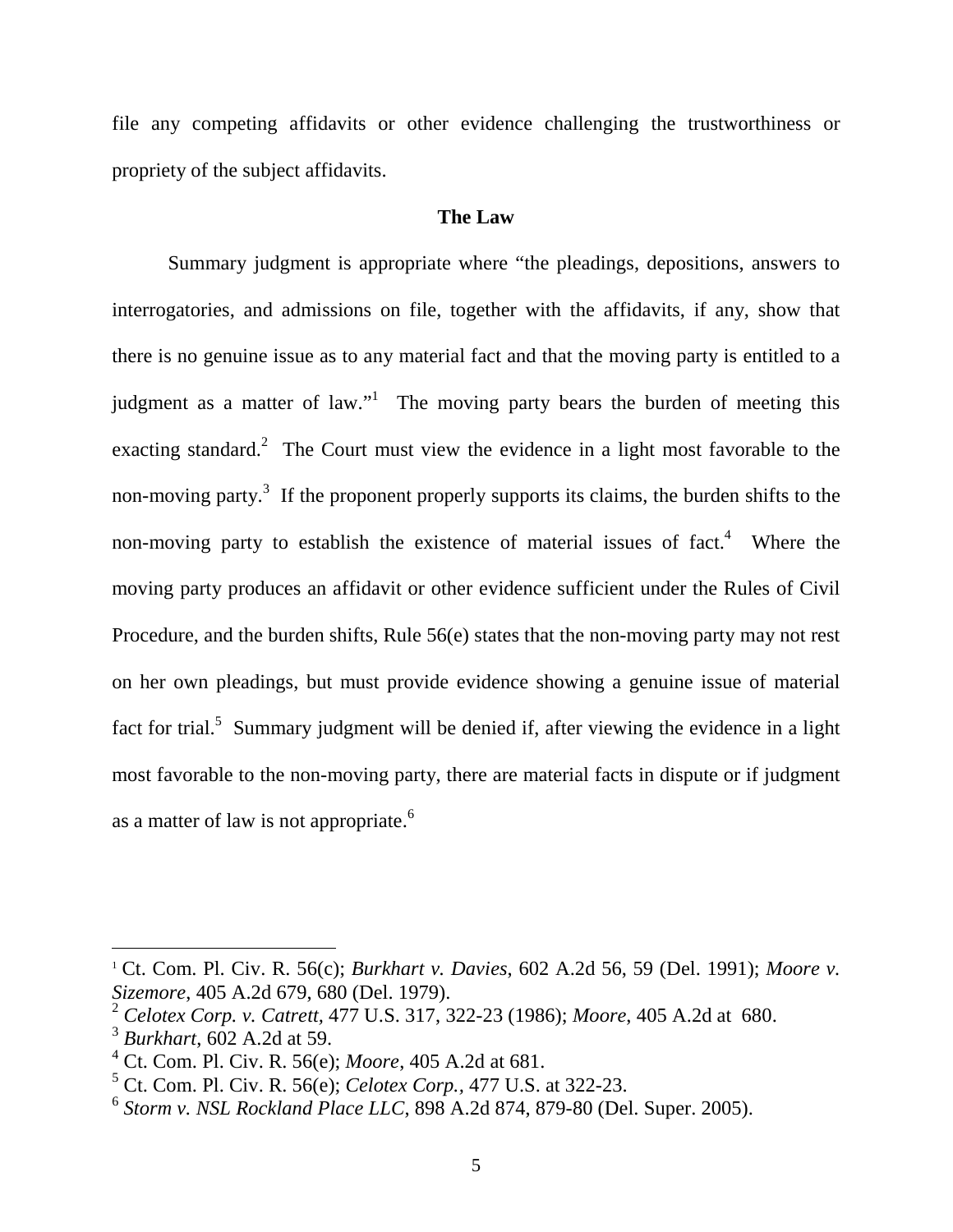#### **Discussion**

The Court must determine whether any issue of material fact exists as to Defendant's liability for the debt alleged. The Court thoroughly reviewed all submissions in this case as well as the relevant exhibits appended thereto. The Court finds that Plaintiff has met its burden of proof that no genuine issue of material fact exists as to liability or damages in this case. As such, Plaintiff is entitled to judgment as a matter of law.

 With respect to the issue of liability, no genuine issue of material fact exists as to Defendant's liability for the debt alleged. Plaintiff established chain of title and its right to sue on the account as a matter of law. Further, Plaintiff's collective submissions conclusively demonstrate Defendant's default and ensuing liability.

## **A. Plaintiff established as a matter of law that it is a proper party in interest.**

 As a threshold matter, the Court must address whether Plaintiff is the proper party in interest to collect on this debt. Absent proof of ownership, Plaintiff's claim must fail. Defendant does not dispute that she had a credit card with either WaMu or Chase. Rather, Defendant's focus lies on whether this Plaintiff, as an alleged third party purchaser of the debt, has a legal right to collect upon the debt, pointing specifically to the integrity of the supporting documents to establish said rights to collect.

At oral argument, the Court shared its concern as to perceived gaps in the chain of title in the documents proffered by Plaintiff as proof of ownership. In a supplemental response to the Court's inquiry, Plaintiff filled in those gaps. The Court is thus satisfied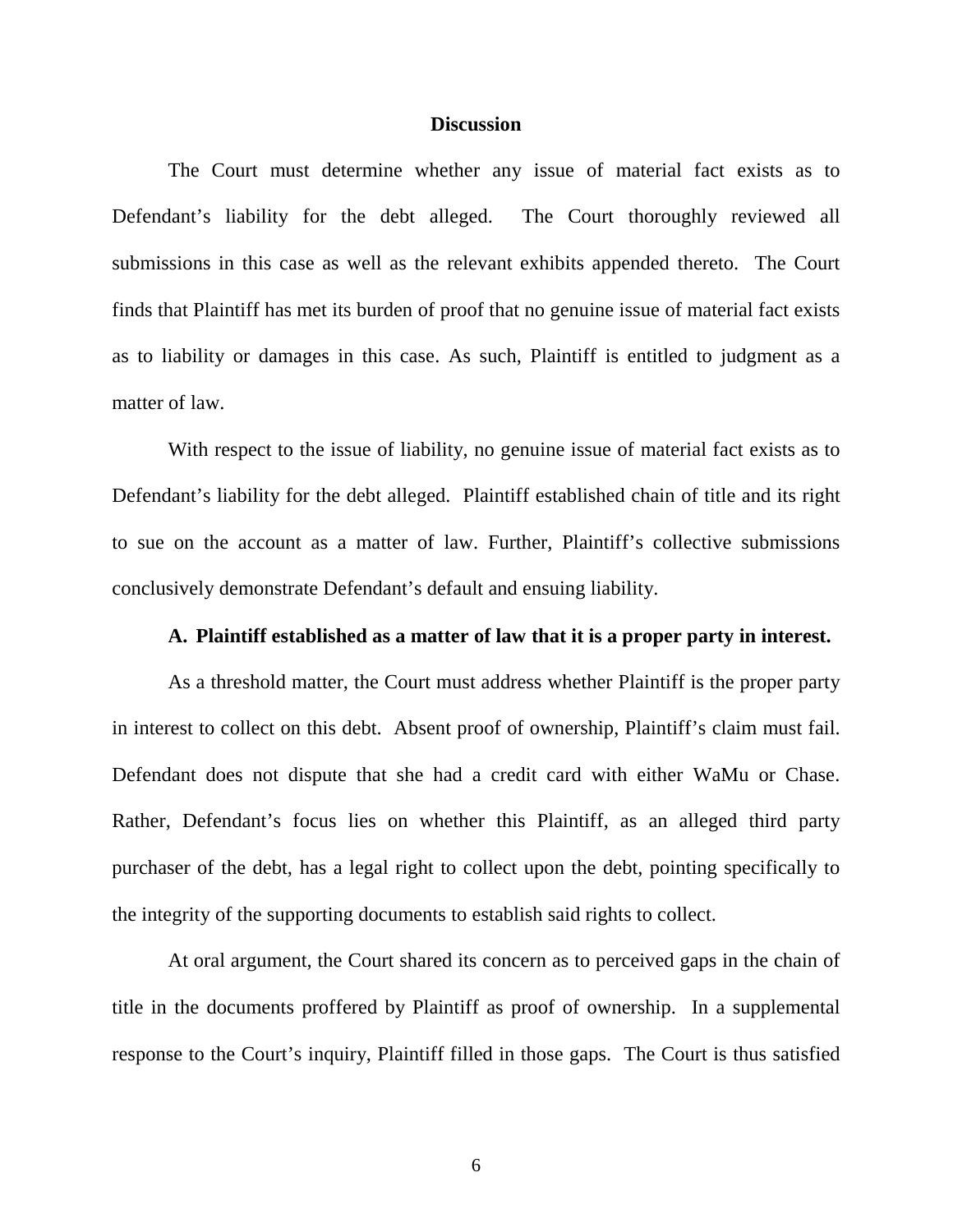that Plaintiff met its burden of proof that it possesses a legal right to pursue collection efforts upon Defendant's delinquent account.

The first leg of assignment pertains to the transfer from WaMu to Chase. In its proffer, Plaintiff provided a federal regulatory press release dated September 25, 2008 by the FDIC which confirms that Chase acquired the WaMu banking operations prior thereto.<sup>7</sup> The Court agrees with Plaintiff's position that Delaware Uniform Rule of Evidence ("DRE") 201 authorizes it to take judicial notice of the facts related to the bank acquisition contained in the subject press release.<sup>8</sup> Further, Defendant does not dispute the WaMu merger. Indeed, the last WaMu billing statement to Defendant was dated March 2009. The April and May 2009 billing statements were sent directly from Chase to Defendant. It appears to be a seamless transition in the monthly billing, and Defendant made payment on both bills. Accordingly, Plaintiff established as a matter of law that Chase acquired Defendant's account in the 2008 bank merger.

As to the second leg of the assignment – the baton pass from Chase to this Plaintiff -- the Court reviewed a Bill of Sale dated March 5, 2010 executed by the Team Leader (name illegible) for Chase Bank USA, NA and J. Brandon Black, President of Midland Funding LLC. That Bill assigns rights, title and interest to a "final data file," which was

<u>.</u>

<sup>7</sup> *See* Exhibit A to Plaintiff's supplemental submission filed with the Court on December 16, 2011.

<sup>&</sup>lt;sup>8</sup> DRE 201(b) authorizes this Court to take judicial notice of any fact that is "not subject to reasonable dispute in that it is either (1) generally known within the territorial jurisdiction of the trial court or (2) capable of accurate and ready determination by resort to sources whose accuracy cannot reasonably be questioned." Subsection (d) mandates that the Court take judicial notice where it is "requested by a party and supplied with the necessary information." Otherwise, it is discretionary. DRE 201(c). Judicial notice may be taken at any stage of the proceeding. DRE 201(f).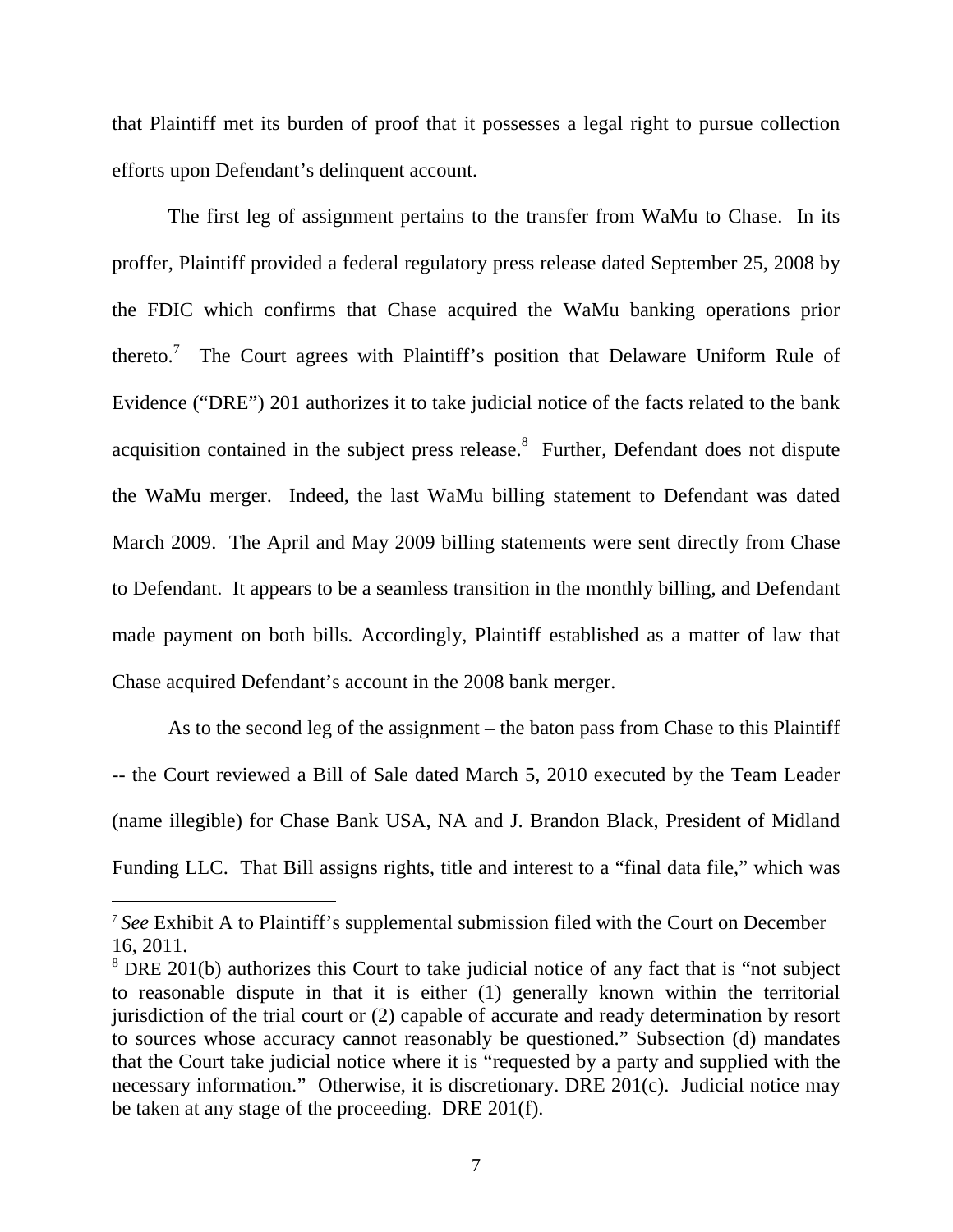not attached. Defendant's account is not specified. No redacted account summary or log was included.

To cure this deficiency, Plaintiff appended Exhibit B to its supplemental submission which is an Affidavit of Christina Paperman, the Attorney-In-Fact for Chase, dated December 1, 2011. Ms. Paperman's Affidavit states that review of the Chase records "made at or near the time of the occurrences . . . , or from information transmitted by, a person having knowledge of those matters, and kept in the ordinary course of Chase's business." This affirmation demonstrates that Defendant had a credit card account with Chase, account ending in 5717. She further attests that this account was "sold and transferred to Midland Funding, LLC on or about March 5, 2010" thereby closing a gap.

Moreover, a third document, a sworn Affidavit executed by Erin Degel on September 28, 2011, a legal specialist with Midland Credit Management, Inc., was reviewed. By her Affidavit, Ms. Degel testifies as to her personal knowledge of the account records maintained on Plaintiff's behalf. In paragraph 1 of her Affidavit, she confirms that Plaintiff purchased Defendant's account "XXXX5717" from Chase and that Plaintiff is the "current owner" of the debt. She further states that she reviewed the records pertaining to Defendant's account and that she is authorized to make the Affidavit. Ms. Degel also affirmed the balance due as of November 7, 2011 on this account.

The thrust of Defendant's argument is that said affidavits and billing statements constitute inadmissible hearsay and thus may not be considered by the Court. Defendant

8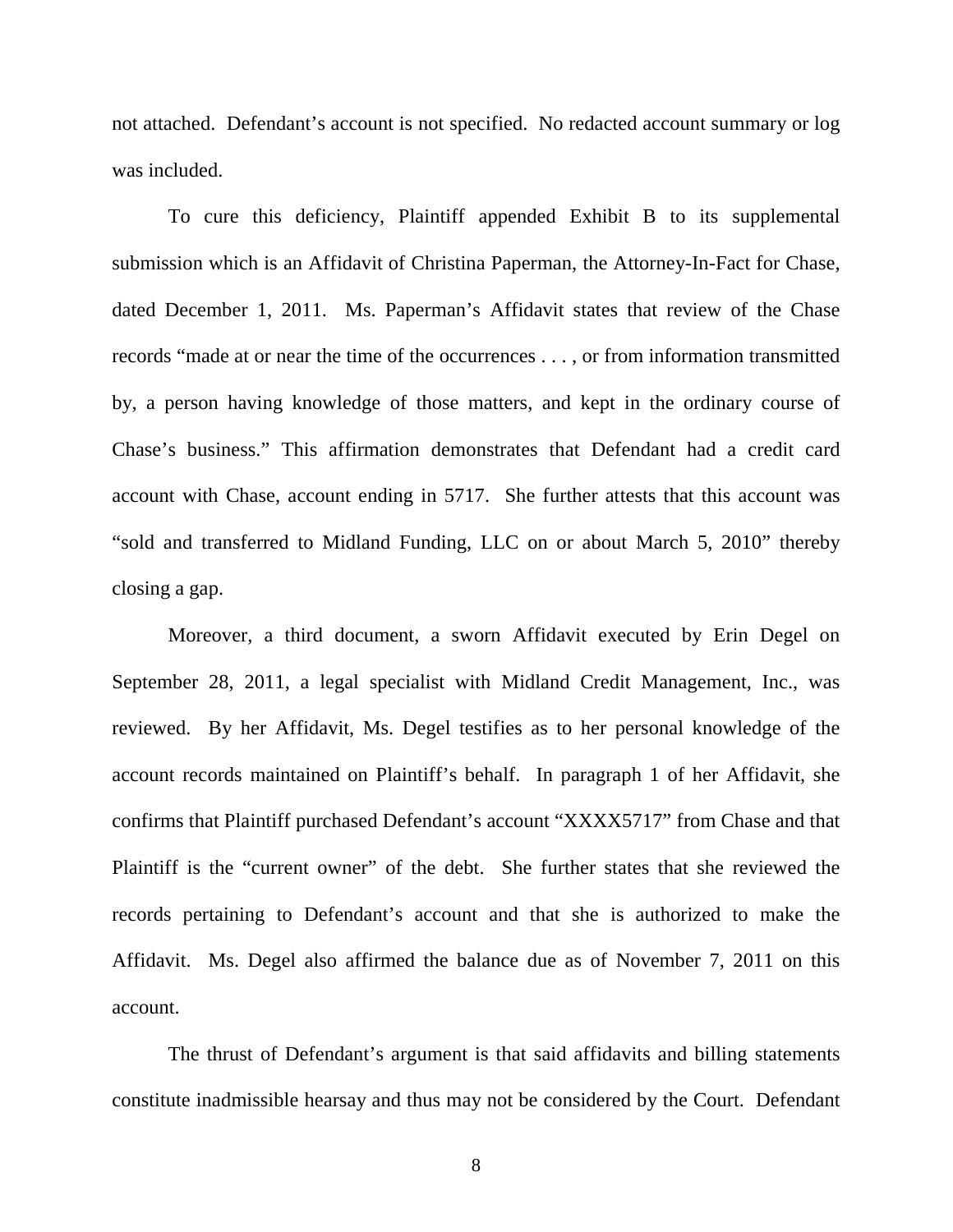specifically complains that the affidavits do not explain the basis for the affiant's personal knowledge about the "business practices and procedures of the originating creditors from which the documents offered as proof are taken." At paragraph 3 of Defendant's opposition, citing New York authority, she argues that the "witness must demonstrate personal knowledge of the business practices and procedures pursuant to which the document was made."<sup>9</sup> While she does not couch it as such, in essence she avers that the circumstances surrounding the preparation of the disputed documents cast doubt on their reliability mandating exclusion. This Court disagrees. The records are admissible pursuant to DRE 803(6), the business records exception to the hearsay rule.

Under Delaware law, an out-of-court "memorandum, report, record or data compilation" of an act or event is admissible under DRE 803(6), the business records exception, (1) if the record was "made at or near the time" of the act or event (2) "by, or from information transmitted by, a person with knowledge," (3) if the record is kept "in the course of a regularly conducted business activity" and (4) if it was the regular practice of the business activity to make a record of the act or event.<sup>10</sup> Even where these elements are met, the Court retains discretion to exclude the statement "where the method of

**SECUTE:**<br><sup>9</sup> Defendant specifically cites an affidavit of "Linda Gutierrez" whom she alleges is employed by this Plaintiff, and she lifts a quote from a purported affidavit by this individual on the subject of "proof" of indebtedness" "I do not have personal knowledge concerning all of the information in said responses but I am informed and believe that all the information set forth for which I lack personal knowledge is true and correct." The Court observes that no such affidavit is contained in the Court record -- the only affiants in the record before *this* Court are Erin Degel of Midland Credit Management, Inc. and Christina Paperman, who is the Chase Attorney-In-Fact.

<sup>10</sup> DRE 803(6); *Brown v. Liberty Mutual Ins. Co.,* 774 A.2d 232, 238-39 (Del. 2001) (citing DRE 803(6)).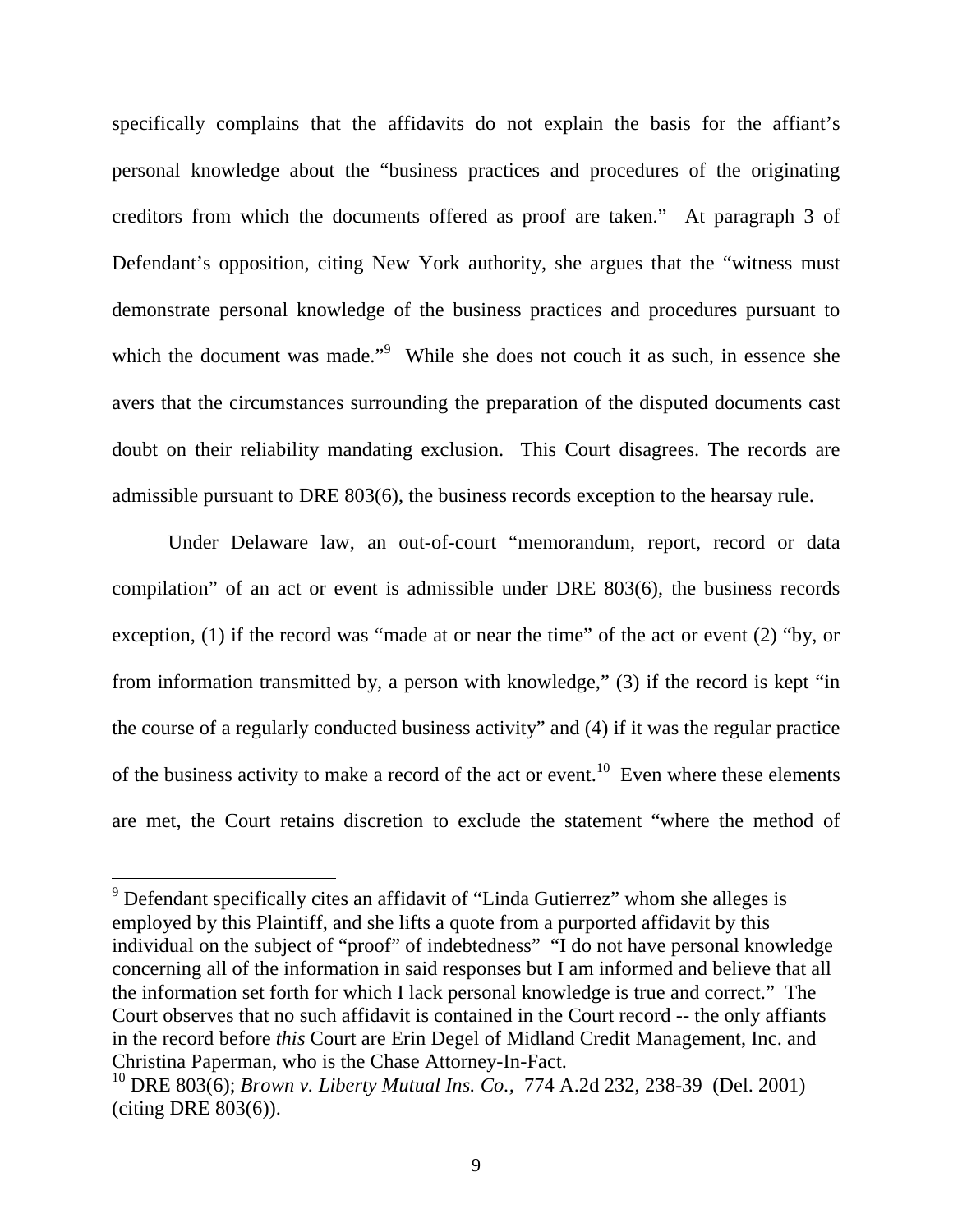preparation of the record or the source of the information 'indicate[s] [a] lack of trustworthiness."<sup>11</sup> In short, the business records exception rests on "indicia of trustworthiness."<sup>12</sup>

The Court recognizes that Defendant raises a valid concern, but she does not proffer any good faith basis to support her contention.<sup>13</sup> No discovery was taken by Defendant. She herself failed to respond to Plaintiff's discovery, including Requests for Admission. Moreover, she offers no reasoned analysis as to why this Court should rule in her favor. Instead, Defendant appears to bootstrap her argument questioning the reliability of the affidavits, one of which she erroneously maintains is part of the record before this Court, to unrelated New York litigation. Her contentions are unsupported and conclusory. Mere speculation will not create a genuine issue of material fact to defeat a motion for summary judgment.

Examination of the billing statements reveals that they appear to have been produced, transmitted, received, and held by a regularly conducted business, as a matter

<sup>11</sup> *Brown,* 773 A.2d at 238-39 (citing DRE 803(6)).

<sup>12</sup> *Brown,* 773 A.2d at 239-240; *see also Worldwide Asset Purchasing LLC, assignee of Direct Merchants Bank, NA, LLC v. Kevin Vanauken,* Commissioner Whitmore Maybee, C.A. No. 06-02-097 (Del. Com. Pl. Sept. 5, 2007) (Commissioner's Report on Plaintiff's Motion for Summary Judgment).

<sup>&</sup>lt;sup>13</sup> It is true that the courts provide self represented litigants a degree of latitude in presenting their cases. *Buck v. Cassidy Painting, Inc.,* 2011 WL 1226403, at \*2 (Del. Super. Mar. 28, 2011) (citing *Draper v. Med. Ctr of Del.,* 767 A.2d 796, 799 (Del. 2001)). However, as the Delaware Supreme Court has held, "[t]here is no different set of rules for *pro se* plaintiffs, and the trial court should not sacrifice the orderly and efficient administration of justice to accommodate an unrepresented plaintiff."<sup>13</sup> Indeed, "selfrepresentation is not a blank check for defect.´" *Sloan v. Segal,* 2008 WL 81513, at \*7 (Del. Ch. Jan. 3, 2008) (citing *Quereguan v. New Castle County,* 2006 WL 2925411, at \*4 (Del. Ch. Sept. 20, 2006)).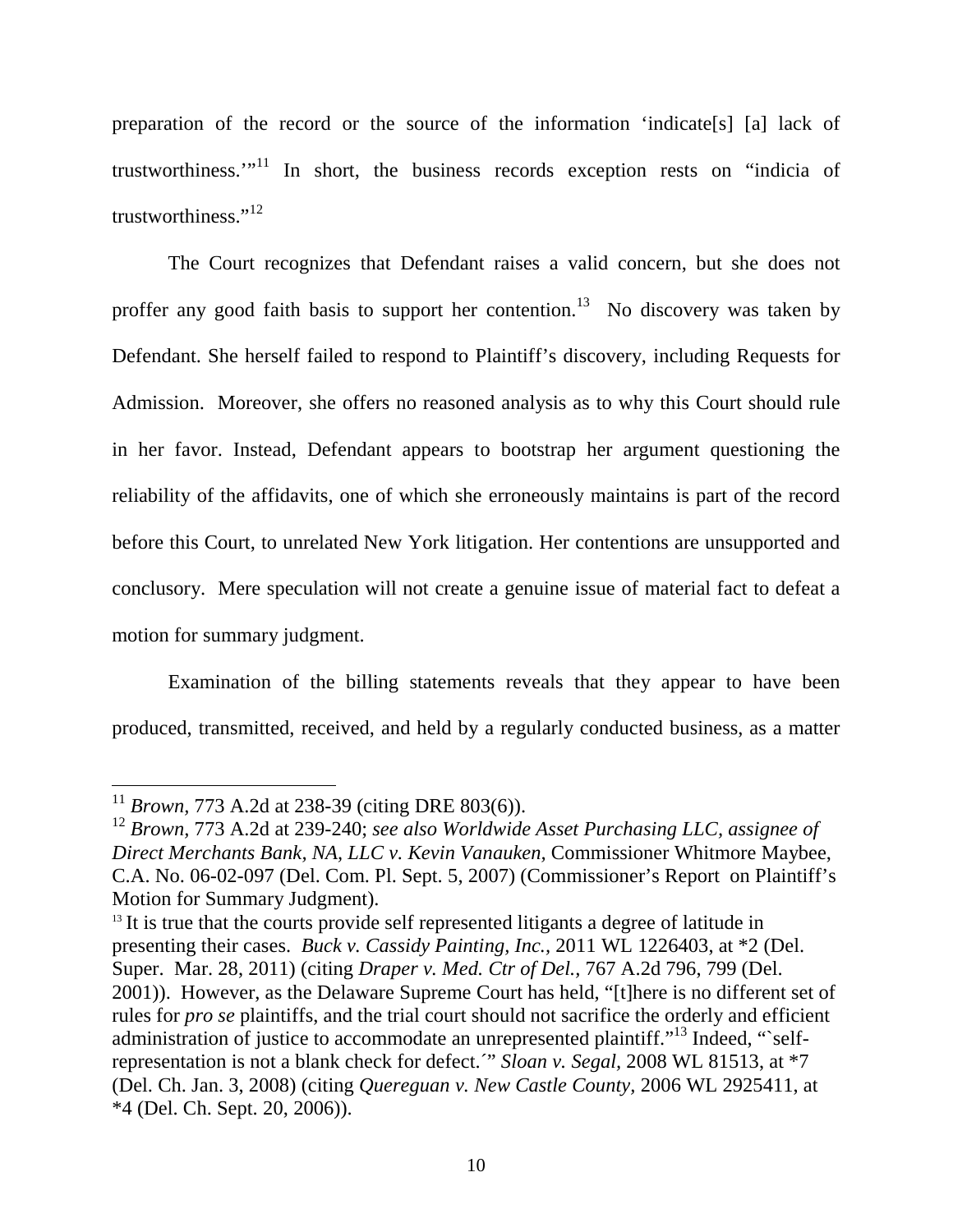of regular practice, and that the entries made on the statements were made contemporaneously with the actions reported therein. Moreover, the statements were integrated into Plaintiff's records and relied upon in the conduct of its day-to-day operations. These circumstances lead to the conclusion that the source of the information had personal knowledge of the information transmitted in the statements.<sup>14</sup> Circumstantial evidence may be used to establish foundation testimony.<sup>15</sup> Moreover, "it is not fatal that the foundation witness did not . . . prepare the record or supervise its preparation, observe the process, nor . . . is it necessary that [the foundation witness] have any firsthand information about its preparation."<sup>16</sup> Accordingly, this Court finds that the records submitted by Plaintiff are trustworthy and satisfy the requirements of the business record exception to the hearsay rule. Plaintiff thus met its burden to show that it is the rightful owner of the Defendant's account "XXXX5717."

As this Court finds that chain of title has been conclusively established, the Court now turns its attention to the question of whether any genuine dispute of material fact exists as to Defendant's liability on this account.

## **B. Plaintiff established Defendant's liability on this account as a matter of law.**

The Court observes that Plaintiff's initial and supplemental submissions do not contain a copy of the original Account Agreement. Plaintiff submitted the billing

<sup>14</sup> *Brown,* 774 A.2d at 239; *Worldwide Asset Purchasing LLC, assignee of Direct Merchants Bank, NA, LLC,* C.A. No. 06-02-097 at 2.

<sup>15</sup> *Worldwide Asset Purchasing LLC, assignee of Direct Merchants Bank, NA, LLC,* C.A. No. 06-02-097 at 2 (citing DRE 901(b)(4) and 4 Mueller and Kirkpatrick, Federal Evidence  $2<sup>nd</sup>$ , § 445)) <sup>16</sup> *Id.*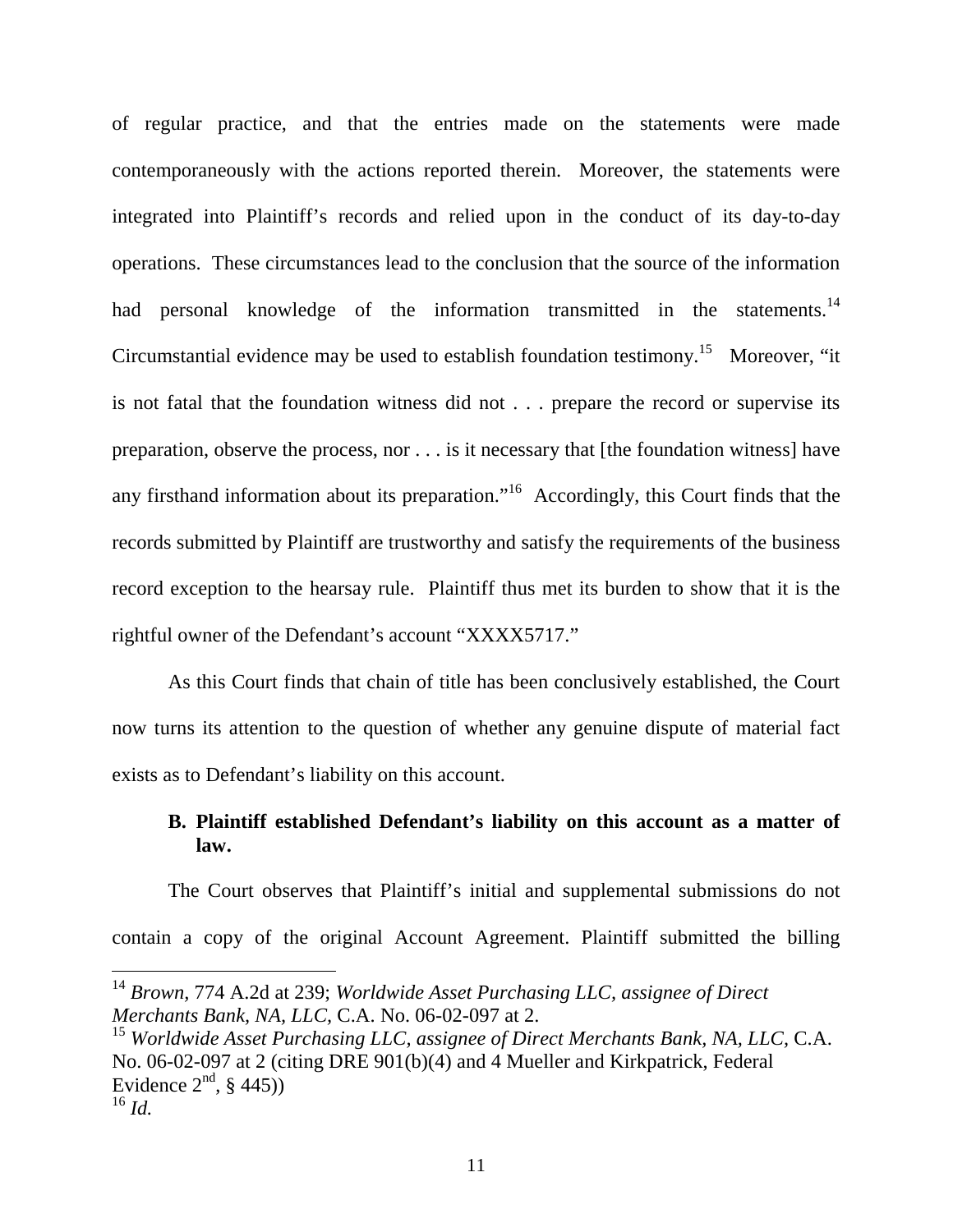statements, which each included an insert regarding "Important Payment Information," such as the billing rights summary. The statements also include notifications of changes to the Account Agreement. However, as stated *infra,* this point is moot as Defendant does not appear to dispute that she received a WaMu MasterCard and that she made purchases on that account. Rather, she denies a contractual relationship with this Plaintiff, which circles back to the issue of ownership. For the record, this Court observes that absence of the original solicitation or agreement shall not be an impediment and/or fatal to Plaintiff's dispositive motion.<sup>17</sup> Moreover, "[u]se of the credit card would constitute acceptance of the terms in the Agreement."<sup>18</sup>

As evidence of default, Plaintiff submitted a comprehensive collection of billing statements from October 2008 through March 2010. The statements contain Defendant's name, current address at the time and account number "XXXX5717." Defendant's last payment on the account was in the amount of \$ 60.00 in May 2009. The records reflect that no further payments were made. The November 2009 statement reflects notification to Defendant that her charging privileges had been revoked for non-payment.<sup>19</sup>

Plaintiff also submitted the sworn Affidavits of Christina Paperman of Chase and Erin Degel of Midland. Ms. Degel's Affidavit affirms the balance owed on the account as of November 7, 2010. Ms. Paperman's Affidavit states that the records reflect that the last payment Chase received on the account was made July 20, 2009, which is

<u>.</u>

<sup>17</sup> *Grasso v. First USA Bank,* 713 A.2d 304, 308 (Del. Super. 1998).

<sup>18</sup> *Id.* at 309.

<sup>&</sup>lt;sup>19</sup> See Plaintiff's Exhibit E submitted to the Court on December 16, 2011. This statement was also affixed to Plaintiff's original motion for summary judgment filed October 6, 2011.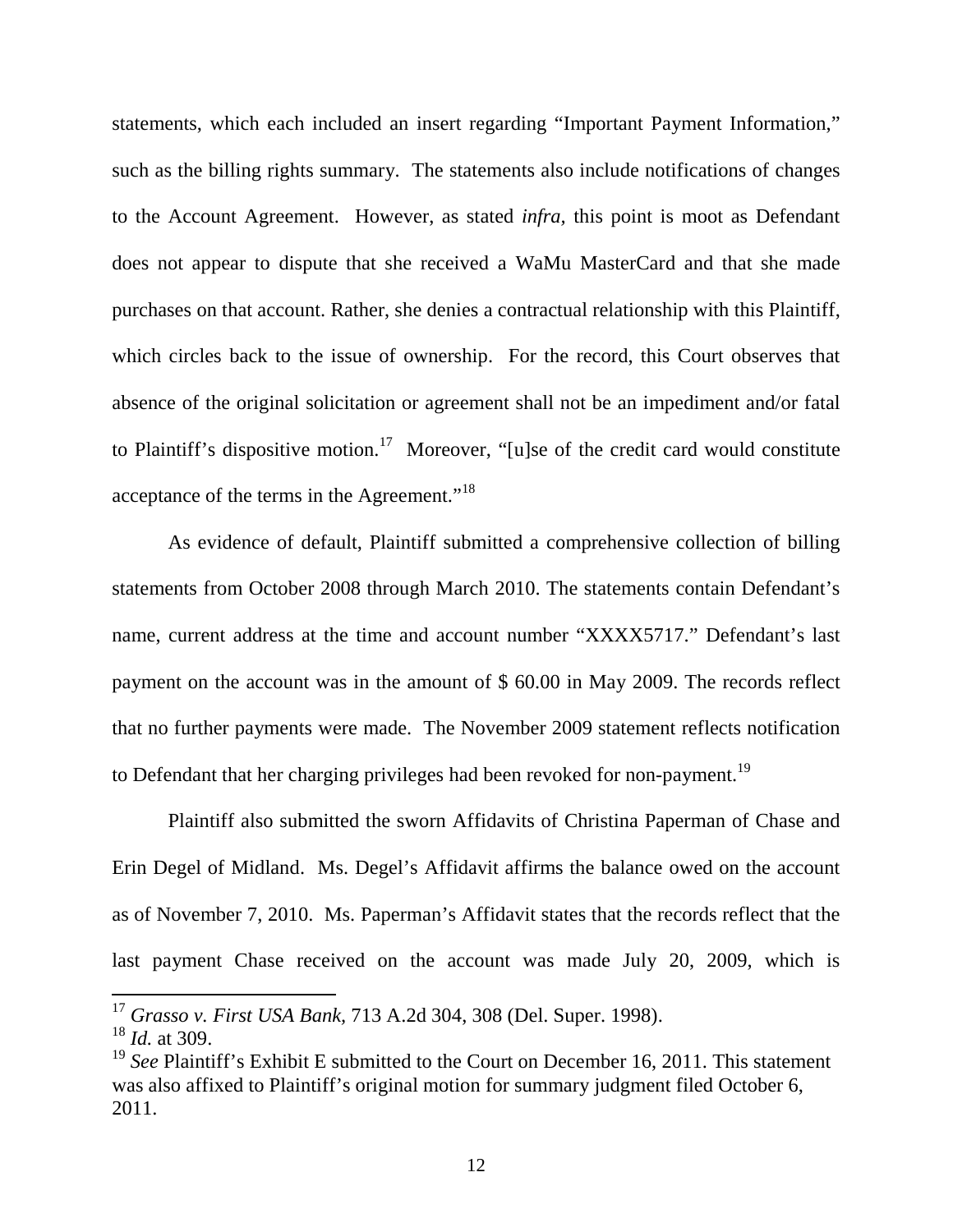corroborated by the billing statement for the period June 27, 2009 through July 26, 2009. Defendant paid \$ 793.08. Defendant made no other payments after July 2009.

Based upon the foregoing, this Court finds that no genuine issue of material fact exists as to Defendant's liability on this account as a matter of law. Defendant was issued a credit card, which she does not deny. The billing statements demonstrate that Defendant made purchases on that account. The statements confirm her name, current address at the time and account number. She made regular payments on that account until July 2009. Defendant defaulted on that account as of September 20, 2009. Defendant failed to submit any evidence to the contrary. Accordingly, Plaintiff established Defendant's liability as a matter of law.

#### C. **Plaintiff established its claim for damages as a matter of law.**

 The Court now turns its attention to the issue of damages, and whether Plaintiff established that it is entitled to damages in the amount alleged as a matter of law.

By its motion, Plaintiff seeks \$ 4,472.60, which is comprised of the following: \$ 3,468.46 in principal balance owed on the account<sup>20</sup>; \$ 310.45 in pre-judgment interest at 5.5% from February 28, 2010 to October 5, 2011; and attorneys' fees in the amount of \$ 4,472.60. As stated *infra,* no contract was attached which defined the rights of the creditor upon default, including pre-judgment interest or attorneys' fees. The billing

<u>.</u>

<sup>&</sup>lt;sup>20</sup> The last billing statement with an "opening/closing" date of January 27, 2010 through February 26, 2010 -- showing a payment due date of March 23, 2010 – reflects an outstanding balance of \$ 3,468.46. Penalty fees and "purchase interest" at a rate of 29.99% are integrated into that final outstanding balance.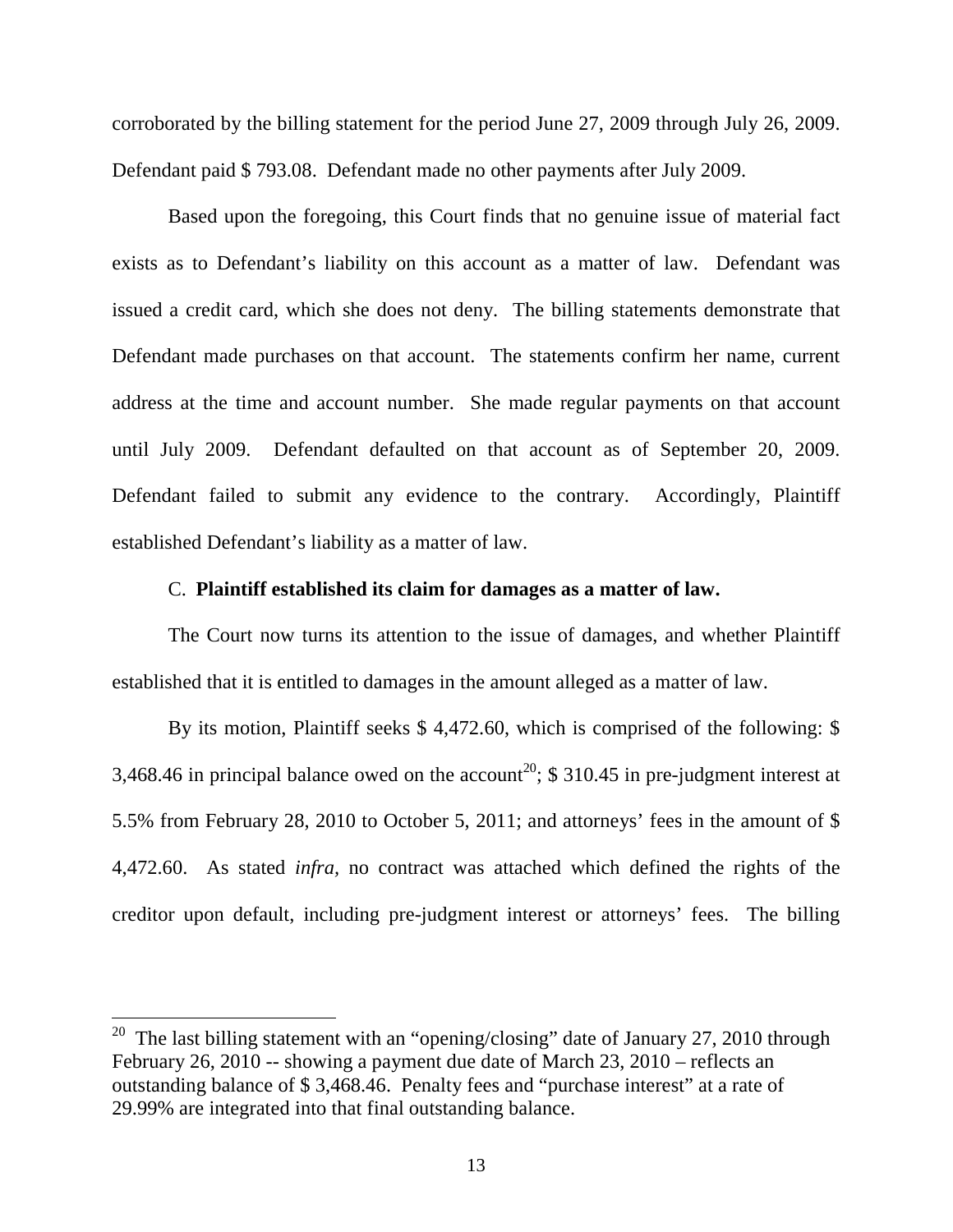statement inserts do not contain that language.<sup>21</sup> Further, counsel failed to submit an Affidavit of Attorneys' Fees. Defendant did not contest the issue of damages alleged in her opposition.

 Plaintiff submitted two forms of evidence to corroborate the amount alleged. The billing statements reflect that as of date that Chase revoked her charging privileges for non-payment, Defendant owed a balance of \$ 3,017.95, which includes late fees and finance charges. As of the January 27/February 26, 2010 statement, advising that the account was scheduled to be written off as a bad debt, Defendant owed a balance of \$ 3,468.46.

The Affidavit of Chase Attorney-In-Fact Christina Paperman verifies that as of March 5, 2010, Defendant owed a balance of \$ 3,468.46. Moreover, the Affidavit of Erin Degel affirms that the records on the Chase account reflect a balance owed of \$ 3,468.46 as of November 7, 2010. Thus, the billing statements together with the affidavits corroborate the debt alleged. Moreover, Defendant never challenged the amount of the damages alleged.

Based upon review of the collective billing statements and the sworn affidavits, this Court concludes that judgment should be entered for the Plaintiff in the amount of the principal sum demanded, \$ 3,468.46. Defendant has failed to disclose any evidence to this Court which would demonstrate the existence of a genuine issue of fact for trial. Notwithstanding this ruling, the Court finds that Plaintiff failed to meet its burden of

<sup>21</sup> 10 *Del. C.* § 3912.